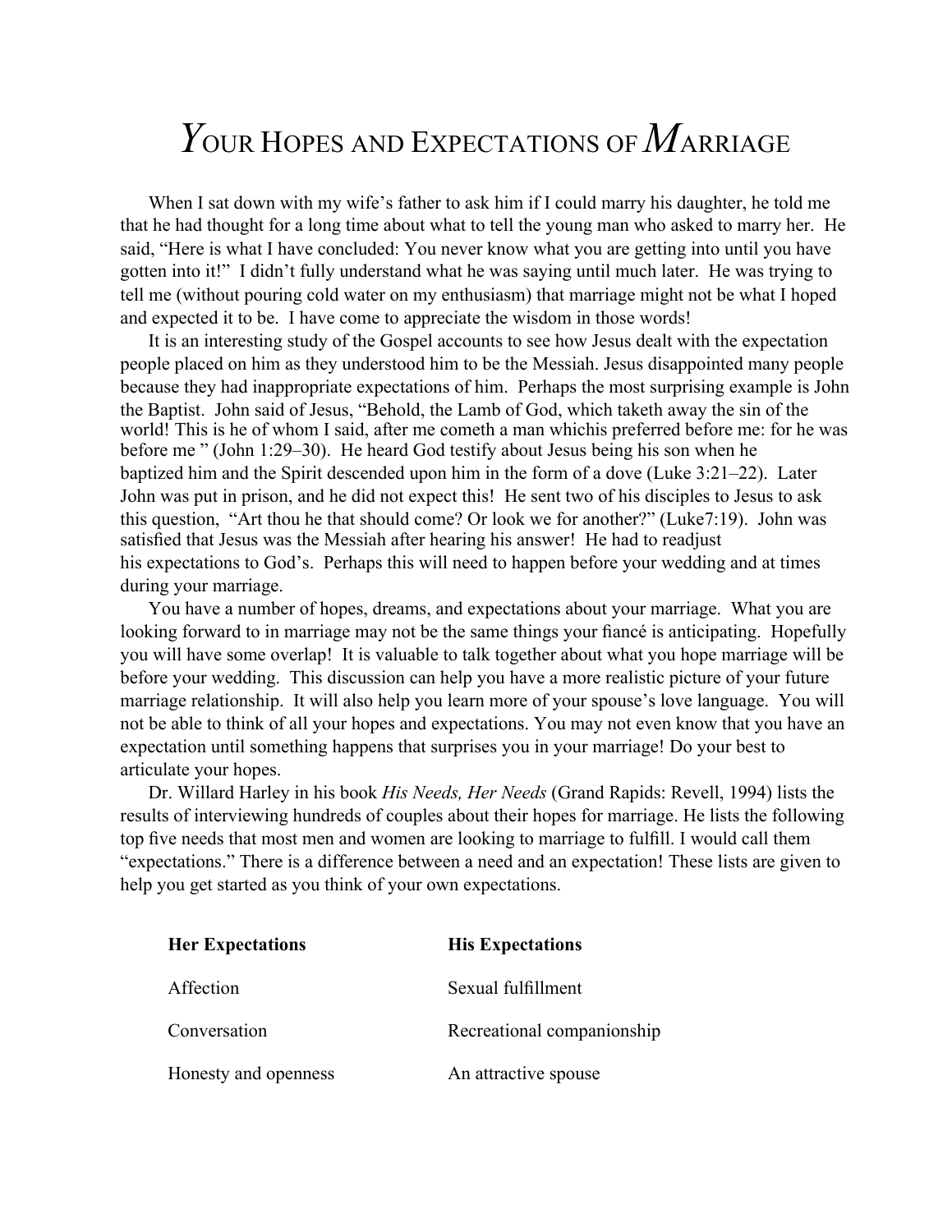| Financial support | Domestic support |
|-------------------|------------------|
| Family commitment | Admiration       |

Ken Nair lists six qualities that endear men to their wives. Perhaps this list of qualities along with the following list of strands of oneness will help you as you compile a list of your expectations and hopes for marriage (*Discovering the Mind of a Woman* [Nashville: Thomas Nelson, 1995], 51–65).

Qualities That Endear Men to Their Wives

- He can walk in and out of the house without causing damage.
- He will open his heart to her.
- He is sensitive to her and other people.
- He is thoughtful enough to remember the things important to her and is creative and imaginative in doing them.
- He does things with her; he is inclusive and not exclusive.
- He believes they really are one.

Strands of Oneness between a Husband and Wife (in random order)

| Submission to God     | Humility                 |
|-----------------------|--------------------------|
| Vulnerability         | Fidelity                 |
| Affirming touch       | Shared feelings          |
| Abiding trust         | Absence of defenses      |
| Honesty               | Similar values           |
| Genuine understanding | Mutual confidence        |
| Forgiveness           | Listening to one another |
| Spiritual harmony     | Open communications      |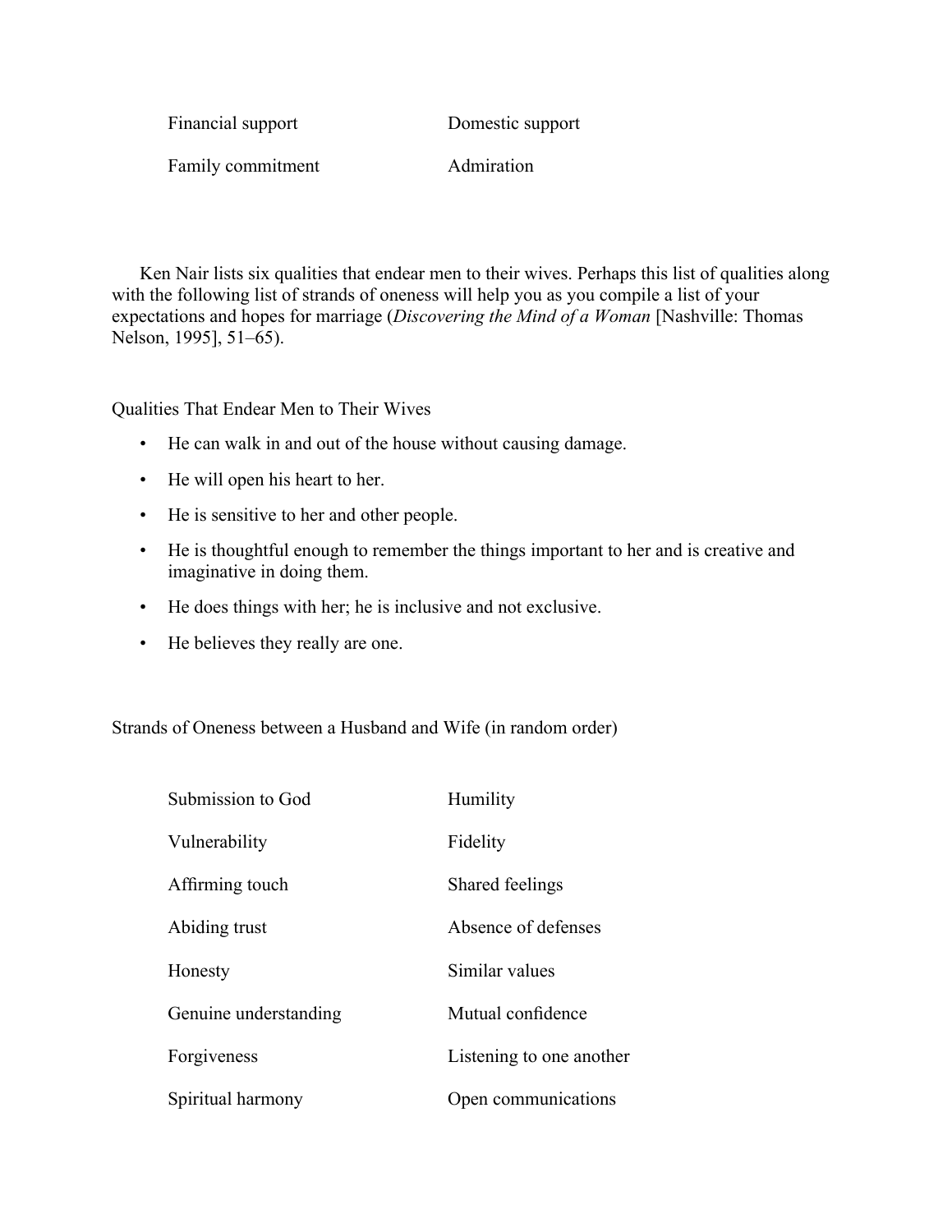| Imparted secrets                                                                                  | Sensuous nearness                      |
|---------------------------------------------------------------------------------------------------|----------------------------------------|
| Closeness without inhibitions                                                                     | Sexual pleasure lovingly shared        |
| Signs of love freely given & received Sharing of responsibilities<br>Acceptance without rejection |                                        |
| Sensitive appreciation of your<br>spouse's physical & emotional<br>response                       | Intellectual agreement on major issues |

In thinking about your hopes and expectations for marriage, you might think about marriage relationships you have observed, beginning with your parents. Are there qualities you hope to emulate from those relationships? Are there things you desire to avoid?

*If you are sharing a workbook, one person may want to use the workbook to answer the following questions and the other a sheet of paper*.

List fifteen hopes and expectations you have regarding your marriage. It may help to begin these with: "*My hope for our marriage is* …" "*In our marriage I anticipate my husband/wife will* …" "*In our marriage I would like my husband/wife to* …" Try to be as specific as possible. After you have both made your lists, compare them.

- 1.
- 2.
- 3.
- 4.
- 5.
- 
- 6.
- 7.

8.

- 9.
- 10.
- 11.
- 12.
- 13.
- 14.
- 15.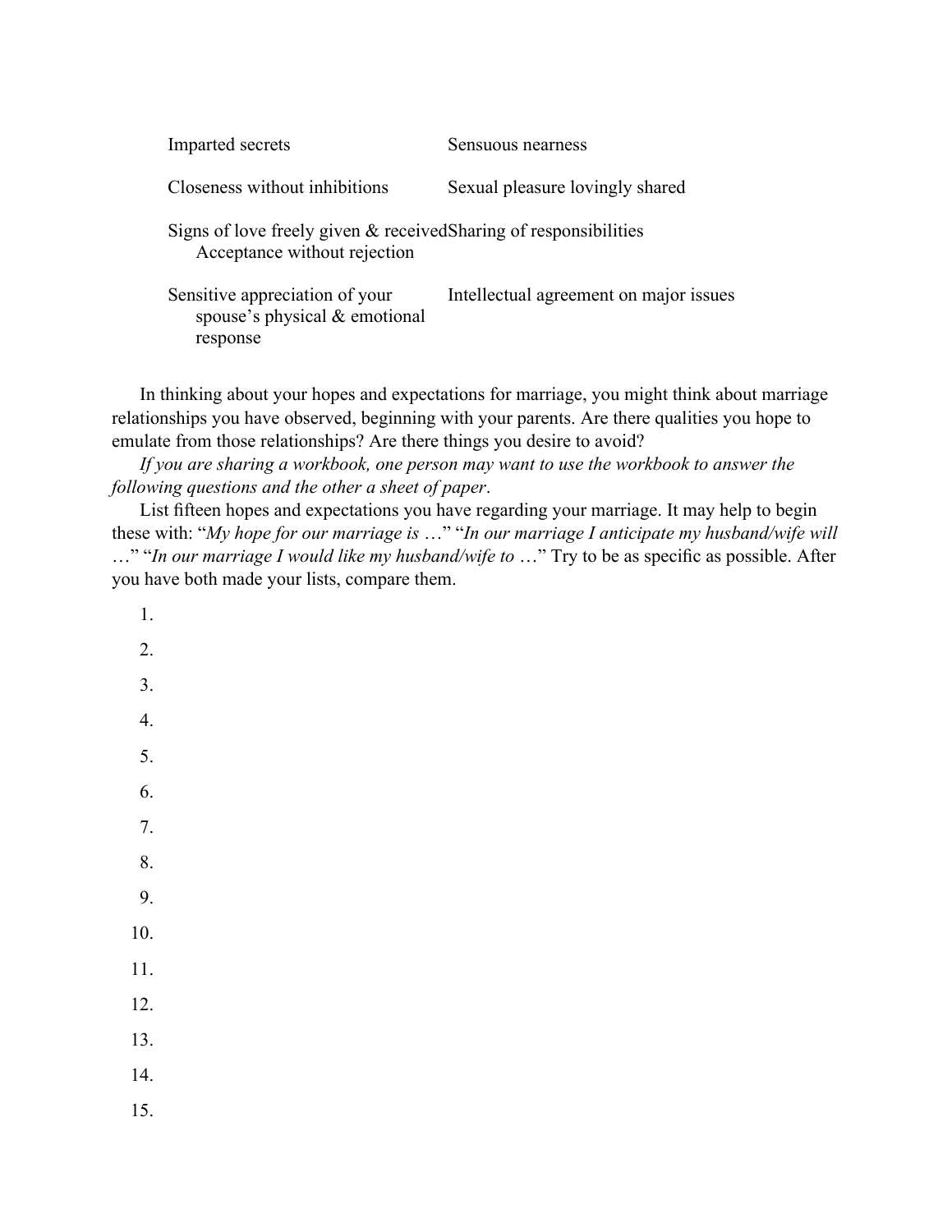List ten hopes or expectations you believe your fiancé has for you in your marriage. (Try to list things you feel your fiancé might not be comfortable listing.) Begin these with: *"In our marriage I believe my husband/wife will want me to* …" "*I anticipate that in our marriage my husband/wife will expect me to* …"

1. 2. 3. 4. 5. 6. 7. 8. 9. 10.

Now list five hopes or expectations you have for yourself as you enter into marriage.

- 1. 2. 3. 4.
- 5.

After looking over your fiancé's lists, answer the following questions:

- 1. Did you find any surprises on your fiancé's lists? If so, list them.
- 2. Were there things you thought would be on your fiancé's lists that were not?
- 3. Are there things on your fiancé's lists that you believe to be unrealistic or particularly challenging?
- 4. How will you respond to your fiancé if things do not happen as you hope?
- 5. What is the danger of expectations for your spouse in marriage? (You want to be careful not to use these lists as a weapon against your spouse.)
- 6. Why is it better to have expectations for yourself rather than your fiancé?